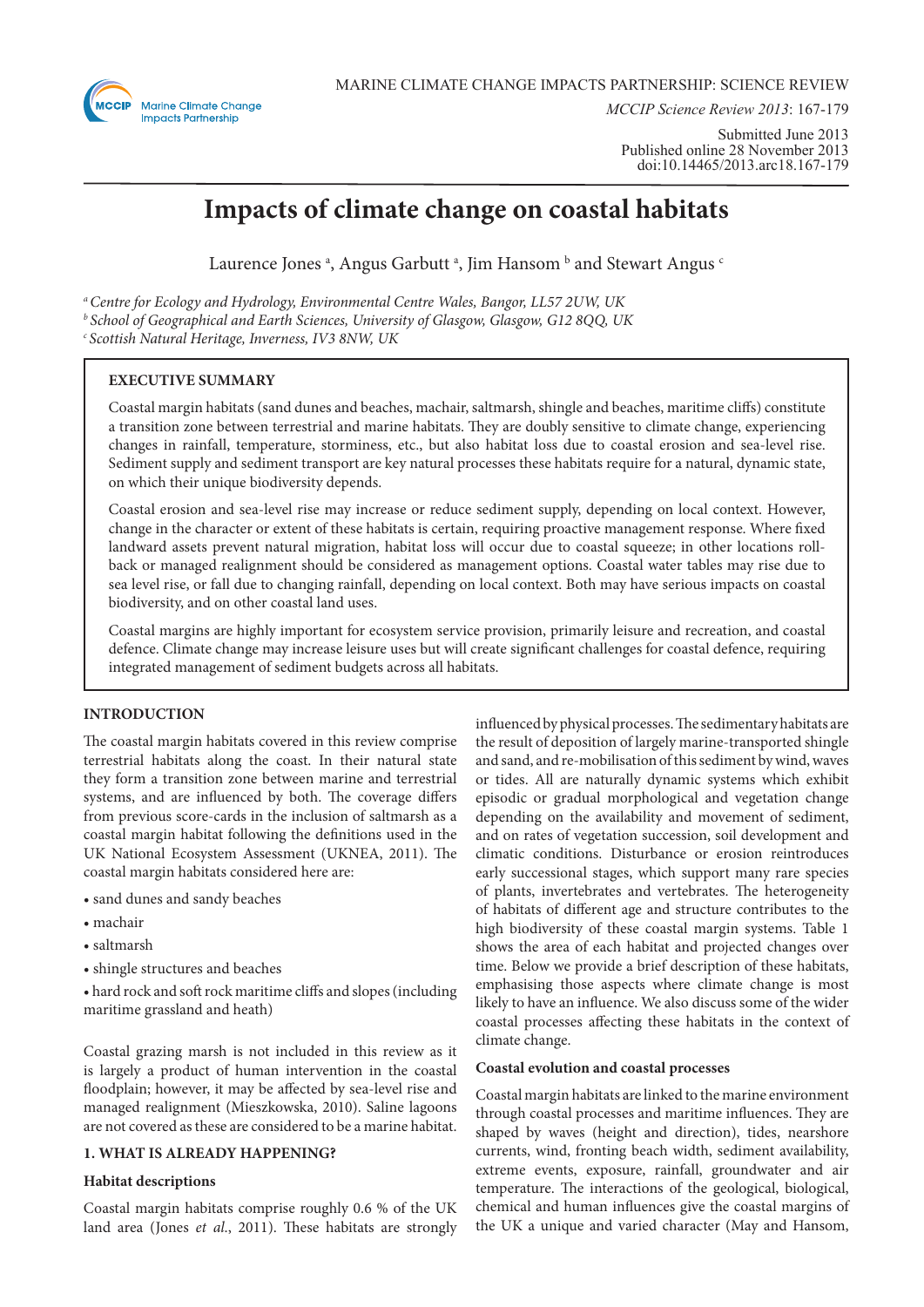*Table 1: Current and estimated past and future area of coastal margin habitats in the UK (hectares). Cliff extent measured in km length. From Beaumont* et al. *(2010), Jones* et al. *(2011).*

|                            | Area (ha) |        |        |       |        |        |        |
|----------------------------|-----------|--------|--------|-------|--------|--------|--------|
|                            | 1900      | 1945   | 1970   | 1990  | 2000   | 2010   | 2060   |
| Sand dune                  | 102,200   | 86,900 | 74,600 |       | 71,600 | 70,900 | 65,500 |
| Machair                    |           | 20,200 |        |       |        | 19,700 | 18,500 |
| Saltmarsh                  |           | 51,200 |        |       | 44,500 | 44,500 | 44,500 |
| Shingle                    |           | 10,900 |        | 5,900 |        | 5,900  | 5,700  |
| Maritime cliffs and slopes |           |        |        | 4,600 |        |        | 4,600  |

2003). Sediment transport by marine and aeolian processes is essential for shaping supralittoral coastal habitats and driving coastal change (Pye *et al*., 2007). However, past and current human activities such as grazing, agriculture, coastal defence or industry are land uses that also shape the present configuration and the ongoing evolution of the coastal margins, often preventing change. Despite this, sea-level rise and other climate change impacts will have a major influence on coastal evolution and processes, and therefore on the coastal margin habitats.

#### **Nature conservation importance**

The wide variety of landforms, soil types, and hydrological influences in coastal margin habitats, together with their function as a refugium for many lowland species lost to agricultural intensification in other habitats means that they support a high diversity of species relative to their extent (Jones *et al*. 2011). For example, in England, sand dune, maritime cliff and shingle coastal habitats, with an estimated total extent of 31,200ha, support 148 UK BAP species (Webb *et al*., 2010) compared to coastal and flood plain grazing marsh, with an estimated 235,000 ha in England supporting 47 UK BAP species. Many of the coastal species are adapted to the extreme conditions at the coast and the cyclical processes of succession associated with erosion and accretion.

Most coastal habitats are represented in designated sites under national and international conservation legislation. Coastal sand dunes, saltmarsh, machair, coastal vegetated shingle and maritime cliff and slope are all UK BAP Priority Habitats, and forms of coastal grassland and heathland are covered by other BAP Priority Habitat definitions such as lowland heathland and lowland acidic grassland.

Nearly a third of England's most important protected areas for wildlife (sites with an international designation) occur in the coastal zone. A high proportion is inter-tidal, but coastal grazing marsh and coastal wetlands are also significant. Almost 20% of all English SSSIs with geological features are at the coast. Over half of all Areas of Outstanding Natural Beauty have a coastal element; 6 out of 9 national parks in England have a coastline. Erosion is causing some features in SSSIs to effectively migrate beyond the boundaries of the designated site, particularly relevant for coastal soft cliffs with high recession rates.

## **Sensitivity to climate change**

Coastal margin habitats are affected by climate change in a number of ways. These include direct influences of changing climatic envelopes on species distributions, and indirect

impacts through loss (or gain) of habitat due to sea-level rise, altered coastal processes, and other impacts mediated by changes in hydrology, river flows, storminess, etc. The evidence for impacts on each habitat is discussed below

#### **1.1 Sand dunes**

## **a. Description**

Coastal sand dunes are formed from sand (0.2-2mm grain size) that is blown inland from the beach, and becomes stabilised by vegetation (Packham and Willis, 1997). Typically, phases of mobility and natural coastal dynamics lead to a sequence of dune ridges, which increase in stability and age further away from the sea. The main vegetation types are dry dune grassland and dune slacks – a seasonal wetland, with dune heath on some acidic sites. Scrub and natural dune woodland are relatively sparse in the UK, although large areas of dune have been artificially forested with pines. Sand dunes support a high diversity of plant, insect and animal species, many of which are rare. They are particularly important for specialists dependent on bare sand or early successional habitats, including the natterjack toad, which requires earlystage dune slacks for breeding, and the sand lizard, which requires open bare areas for basking and breeding burrows. Dune slacks have a high botanical diversity. Sand dunes are also important for geomorphological conservation. Many UK sites are notified as SSSI/ASSI for these interests and several are of international importance for active coastal processes.

#### **b. Extent and regional pattern, trends**

Sand dunes occur all around the UK, with a total area of over 70,000 ha (Jones *et al*. 2011), but are most extensive in Scotland (CP regions 1, 7), north-west and south-west England and Wales (CP regions 5, 6). Over the last 100 years, it is estimated that Great Britain has lost 30-40% of its dune systems to a range of pressures (Doody, 2001). Historically these pressures have been agricultural land claim and afforestation, and infrastructure for industry, leisure and tourism including golf courses. Losses due to sea-level rise and coastal erosion have been relatively small, although many dune sites have hard engineering to maintain their sea defence role (see sections on Ecosystem Services)...In England and Wales, surveys between 1999 and 2003 indicated a net balance between erosion and accretion, although this differed by region: 35% of the total dune frontage showed evidence of net erosion or has been protected by defence works, 35% showed net stability and 30% showed seawards accretion (Pye *et al*., 2007). West coast sites showed the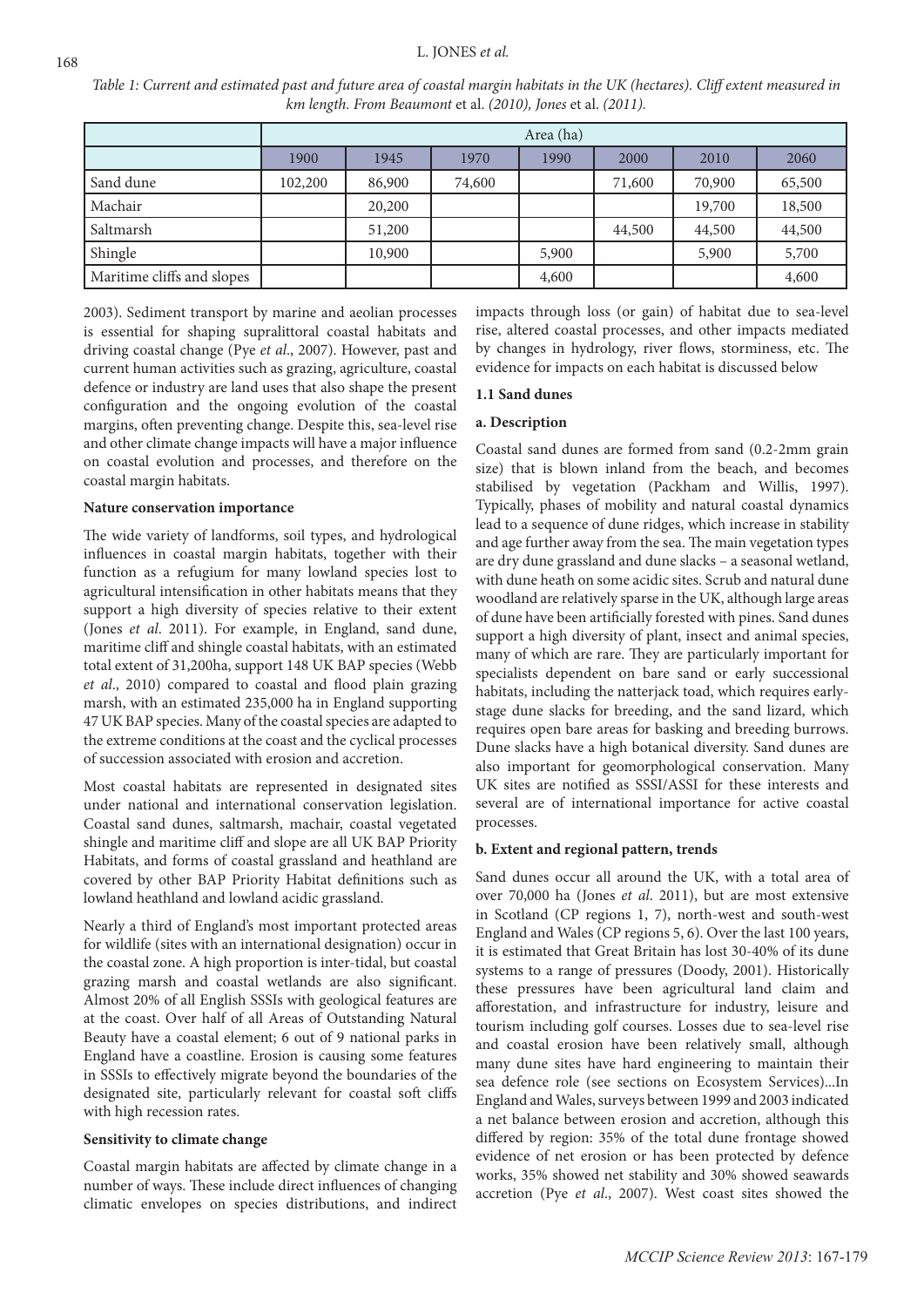highest percentage of eroding and protected frontages (38%), while the south coast sites showed the lowest (7%). The majority of protected dune frontage is found in CP Region 2.

## **c. Natural and other processes likely to be affected by climate change**

Sediment transport is a natural part of dune dynamics. Dunes release sediment to the beach plain during storm events, which is then later returned to the dune system by marine and aeolian transport and mobile sand inland may be re-worked by wind. Dunes are affected by other natural and anthropogenic drivers: Vegetation growth and soil development may be accelerated by both nitrogen deposition and warmer temperatures (Jones *et al*. 2008), Effective rainfall (the balance of rainfall minus evapotranspiration losses) is the dominant influence on dune water table fluctuations (Jones *et al*., 2006; Clarke and Sanitwong Na Ayutthaya, 2011). Water table elevation will also be increased by sealevel rise, which raises the hydrological base level, an effect that may be partially offset in some locations by reduced hydrological gradients due to coastal erosion (Clarke and Sanitwong Na Ayutthaya, 2011). Long-term leaching of sandy soils can lead to acidic surface layers suitable for dune heath development, and leaching rates are a function of rainfall. The UK distribution of many dune species and some NVC vegetation sub-communities is governed by their climate envelopes (Rodwell, 2000). Consequently, species composition may change, with potential consequences for habitat resilience.

#### **1.2 Machair**

#### **a. Description**

Machair forms a distinctive coastal grassland only found on the Atlantic coast of north and west Scotland and western Ireland (Angus, 2006). It is associated with calcareous sand, blown inland by strong prevailing winds from beaches and mobile dunes. 'Machair' refers to a relatively flat and low lying sand plain formed by dry and wet (seasonally waterlogged) short-turf grasslands above impermeable bedrock, a habitat termed 'machair grassland'. However, the 'machair system' has a more functional usage to include the beach zone, a cordon of mobile and semi-fixed foredunes, dune slacks and grassland, swamps, lochs (some of them brackish), saltmarsh, and sand blanketed adjacent hillslopes. As a result of the range of habitats encompassed by the machair system some overlap exists with other coastal margin habitats. Often associated with a landward sloping gradient there is commonly an inland transition to heath and mire which can include sand-affected peatland. Machair has a very long history of management by people over several millennia, the term owing as much to its cultural context as it does to its natural context. In modern times this has involved a mix of seasonal extensive winter cattle grazing and low-input low-output rotational cropping of oats and rye, and a small amount of bere barley. This traditional mixed management sustains varied dune, fallow and arable weed communities and the periodic ground disturbance and seasonal absence of stock supports important breeding bird populations. The wider machair system has a rich invertebrate fauna.

#### **b. Extent and regional pattern, trends**

The global 'machair grassland' extent is about 25,000 ha, with 17,500 ha in Scotland and the remainder in western Ireland. The largest extents in Scotland are in the Western Isles (10,000 ha, mainly in the Uists), Coll and Tiree (4,000 ha), Orkney (2,300 ha) western Scottish mainland (1,000 ha) and Shetland (180 ha). The full geographical extent of the wider 'machair systems' is believed to be in the region of 40,000 ha, with some 30,000 ha in Scotland and 10,000 ha in Ireland. Whilst this traditional agriculture and habitat is associated mainly with the Uists, the other machair areas have witnessed a marked decline in traditional land management with a corresponding decline in habitat condition and supported wildlife.

## **c. Natural and other processes likely to be affected by climate change**

There are perhaps four main drivers related to climate change that will potentially impact on Scottish machair: accelerating relative sea-level rise, ongoing reduction in sediment supply temperature changes, and changes in storminess. Several of these factors are in-combination effects and have varying levels of probability but any changes will impact on species distribution and composition to the advantage of more aggressive species.

# **1.3 Saltmarsh**

#### **a. Description**

Coastal saltmarshes (also known as 'merse' in Scotland) are concentrated at the landward edge of intertidal regions within estuaries and sheltered coastlines around the UK. The composition of saltmarsh flora and fauna is determined by complex interactions between frequency of tidal inundation, salinity, suspended sediment content and particle size, slope, and herbivory. In general, total species richness increases with elevation leading to a characteristic zonation of the vegetation (Doody, 2008). Two saltmarsh plant communities are designated under the Habitats Directive Annex 1 habitats (Mediterranean and thermo-Atlantic halophilous scrubs and *Spartina maritima* swards), associated with the upper marsh transition zone. They are important breeding and refuge habitats for waterbirds and fishes and are a winter food source for passerines.

Saltmarshes sequester 30-343g C  $m<sup>-2</sup>$  y<sup>-1</sup>; an order of magnitude greater than that of peatlands (20-30 g C m-2  $y<sup>-1</sup>$ ) (Chmura, 2009), although there is some debate about the accuracy of the Chmura (2009) estimates for saltmarsh which did not correct for soil carbonate content and should be considered an over-estimate (Patricia Bruneau, SNH, Pers. Comm). Plant productivity is the main contributor to these high rates of carbon sequestration. Greenhouse gas emissions from saltmarsh soils are assumed to be low due to the inhibition of methane production by sulphate deposition from tidal flooding (Yu and Chmura, 2010), although methane hotspots can occur in upper saltmarsh (Ford *et al*., 2012b). Saltmarshes are effective natural coastal defences. The vegetation acts as a baffle for waves and considerably reduces wave and tidal energy, in addition to trapping sediment raising the marsh profile above the effect of all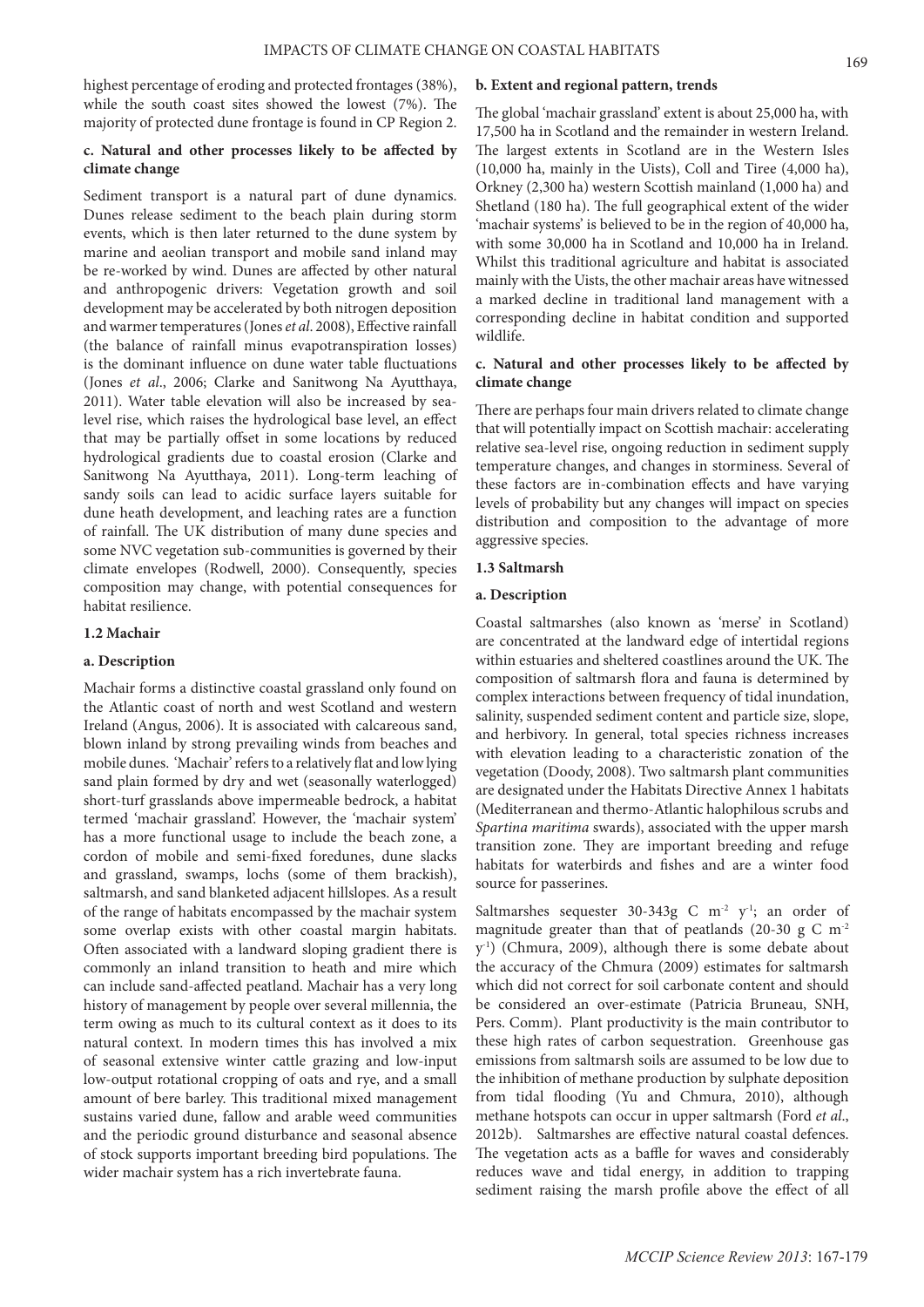but the largest waves and tides (Bouma *et al*., 2005, Feagin *et al*., 2011). Awareness of the important role they play in flood defence has led to recognition within UK flood risk management and saltmarsh redevelopment plans (Nottage and Robertson, 2005).

#### **b. Extent and regional pattern, trends**

Saltmarshes account for approximately 24% of the English coastline, 11% of the Welsh coastline and 3% of the Scottish coastline (www.ukbap.org.uk/PriorityHabitats.aspx).The five largest sites (Wash, Inner Solway, Morecambe Bay, Burry estuary, Dee estuary) account for one third of the UK total. Major saltmarsh losses have occurred prior to the 1980s due to widespread, large scale reclamation for agriculture or development (Morris *et al*., 2004). Losses also occur due to erosion, which takes a number of different forms, most commonly including the landward retreat of the seaward edge, either as a cliff or steep 'ramp', or an expanding internal dissection of the marsh by the widening creeks. Erosion predominantly affects lower marsh communities which are more vulnerable to wave action, although mid and high saltmarsh are susceptible to internal erosion through creek expansion. The most recent Biodiversity Action Plan review in 2008 documents the status and extent of saltmarsh habitats as still in decline (www.ukbap.org.uk/ PriorityHabitats.aspx). However, there have been gains in saltmarsh extent, particularly on the larger west coast marshes (e.g. the Dee, Ribble, Solway Firth and Morecambe Bay), largely accounted for by the expansion of lower marsh transitional plant communities over intertidal mud and sand flat, and by expansion of *Spartina anglica* (common cordgrass). Managed realignment also contributes to new habitat creation. Nonetheless saltmarsh losses continue to exceed gains (Rupp-Armstrong and Nicholls, 2007). Estimates of net losses vary, ranging from 4.5 % over 20 years (French, 1997) up to 2 % per year (Nottage and Robertson, 2005).

# **c. Natural and other processes likely to be affected by climate change**

Wind-wave climate has the most influence on the horizontal extent of saltmarshes, while relative sea-level rise has a major influence on the medium and long term evolution of saltmarshes and mostly affects their vertical growth (Allen and Pye, 1992). Evidence from Holocene sedimentary sequences suggests that vertical saltmarsh accretion is able to keep pace with projected rates of mean sea level rise, with the essential sediment supply being provided by accelerated erosion of soft cliffs, beaches and the seaward edge of the marshes themselves (Pye and French, 1992; van der Wal, D., Pye, K., 2004.). However, in some larger estuaries there may be insufficient sediment available to maintain the areas of saltmarshes and tidal flats at current levels and, particularly where saltmarshes are backed by embankments for coastal defence, they may suffer coastal squeeze (Hansom *et al*., 2001) Even where accretion is able to keep pace with sea level rise, the loss of fronting saltmarsh will lessen coastal defence value. The BRANCH assessment of the vulnerability of saltmarsh and mudflats in NW Europe showed how population increases and coastal defences have led to an

increasing proportion of both habitats in the high and very high vulnerability classes (Zhang *et al*., 2007).

# **1.4 Shingle**

#### **a. Description**

Shingle, technically termed gravel, is defined as sediment in the range 2-200 mm. It is a globally restricted coastal sediment type. The origin of coastal shingle varies according to location. In southern England, much of it is composed of flint eroded out of chalk cliffs, while in northern and western Britain shingle derives from deposits transported to the coast by rivers or glacial outwash. The vegetation communities of shingle features depend on the amount of finer materials mixed in with the shingle, and on the hydrological regime. The classic pioneer species on the seaward edge include sea kale, *Crambe maritima*, Babington's orache, *Atriplex glabriuscula*, sea beet, *Beta vulgaris*, all species that can withstand exposure to salt spray and some degree of burial by sediment. Further from the shore, where conditions are more stable, more mixed plant communities develop, leading to mature grassland, lowland heath, moss and lichen communities, or even scrub. Some of these communities appear to be specific to shingle, and some are only known from Dungeness. Some shingle sites contain natural hollows which develop wetland communities, and similar vegetation may develop as a result of gravel extraction. Shingle structures may support breeding birds including gulls, waders and terns. Diverse invertebrate communities are found on coastal shingle, with some species restricted to shingle habitats. Shingle structures are of significant geomorphological interest.

#### **b. Extent and regional pattern, trends**

Shingle beaches are widely distributed round the coast of the UK, where they develop in high energy environments, although some shingle in Scotland is found in sheltered sea lochs (Murdock *et al*., 2011). In England and Wales, it is estimated that 30% of the coastline is fringed by shingle. However most of this length consists of simple fringing beaches within the reach of storm waves, where the shingle remains mobile and vegetation is restricted to ephemeral strandline communities able to grow and set seed in one growing season and making use of nutrients from decaying seaweed and other debris. The major vegetated shingle structures surveyed in 1987-1991 by Sneddon and Randall (1993a,b; 1994a,b) totalled some 5000 ha in England, 700 ha in Scotland and 100 ha in Wales. They have since been resurveyed by exeGesIS and Doody (2008) and GeoData (Murdock *et al*., 2010; 2011). The latter suggesting areas of 4276 ha in England and 1100 ha in Scotland. Projected change in shingle area is shown in Table 1. Dungeness, in southern England, is by far the largest site, with over 2000 ha of shingle, and there are only five other structures over 100 ha in extent in the UK. The main concentrations of vegetated shingle occur in East Anglia (Region 2) and on the English Channel coast (Region 3), in north-east Scotland (Region 1), and in north-west England and south-west Scotland (Region 5). The Welsh coast has a number of small sites. This habitat is poorly represented in Northern Ireland, where the key site is Ballyquintin in County Down.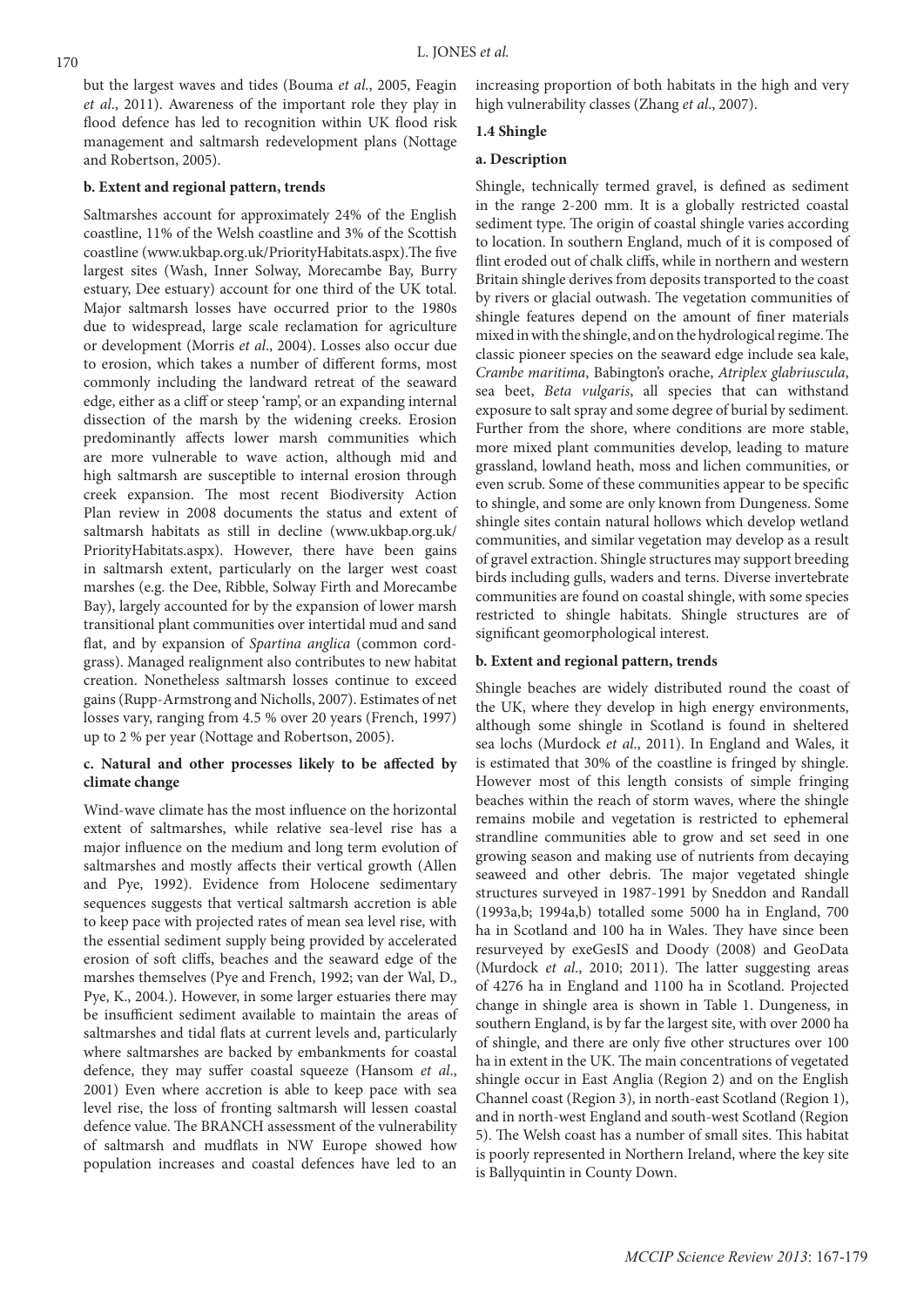#### **c. Natural and other processes likely to be affected by climate change**

Sea-level rise and changes in sediment supply are the most important processes affecting shingle. In a global context, shingle beaches are in decline (Gribbin, 1984). Analysis of recent change in England 1990-2008, for key sites suggested a slight loss in area (~10% loss), with five sites showing net loss and four sites net gain (Murdock *et al*., 2010). Studies at two sites on the south coast of England (East Sussex, Region 3) also indicate the importance of the condition of the sediment, where annual weight loss of flint shingle by attrition (mechanical breakdown of particles) could be as high as 1.9% per year (Dornbusch *et al*., 2002). The importance of new sediment input is critical to sustaining shingle beaches, but is often prevented by coastal defences.

## **1.5 Maritime cliff and slope**

#### **a. Description**

Maritime cliffs and slopes comprise any form of sloping faces through to vertical faces on the coastline where a break in slope is formed by failure and/or coastal erosion. On the seaward side, the cliff slope extends to the limit of the supralittoral zone. On the landward side the boundary is less clear, but is often understood to include the zone affected by saltspray deposition, typically ~50 m, occasionally up to 500m (Jones *et al*., 2011), although in practice agricultural land or infrastructure frequently occur closer to the cliff top than this, and the remaining strip of natural vegetation is considerably narrower. Coastal cliffs are broadly classified as 'hard cliffs' or 'soft cliffs'. Hard cliffs are formed of rocks resistant to wave erosion and subaerial weathering, such as gneiss, basalt, granite, sandstone and limestone, but can also include softer rocks, such as chalk. Vertical or sub-vertical profiles are common since the restricted amount of debris produced by failure is easily removed by wave activity. Soft cliffs are characterised by less resistant rocks like shales or unconsolidated materials such as glacial till that produce large volumes of failure debris that is removed slowly by wave activity. In addition, soft cliffs experience frequent failures and landslips, driven by groundwater seepage. Shallower slopes result and these are more easily colonised by vegetation and develop a wider range of habitats. The vegetation of maritime cliff and slopes varies with exposure to wind and salt spray, the lithological composition and stability of the substrate, its water content and, on soft cliffs, the time elapsed since the last slope failure. Maritime vegetation occurs where there is greatest wave and wind exposure. In extreme conditions, such as in the Northern and Western Isles of Scotland saltmarsh species are common on cliff-tops. Hard cliffs support specialised higher plants largely on ledges and in crevices. Soft rock cliffs with successional phases of failure support rare and notable invertebrates, particularly bees and wasps, beetles and flies (Howe, 2003).

### **b. Extent and regional pattern, trends**

Approximately 4,060 km of the UK coastline has been classified as cliff (in reality hard rocky coast), with an estimated 1,084 km in England, 2,455 km in Scotland and 522 km in Wales (JNCC). In the UK hard cliffs are widely

distributed on more exposed coasts and occur in the southwest and the south-east of England, and in more resistant lithologies in north-west and south-west Wales, western and northern Scotland and on the north coast of Northern Ireland. Soft cliffs are more restricted to the east and central south coasts of England and in Cardigan Bay and northwest Wales. England and Wales are estimated to have lengths of 255 km and 101 km respectively. Of the 255 km 80% of this is found in the seven counties Devon, Dorset (Region 4), Humberside, Norfolk, Suffolk (Region 2), Isle of Wight (Region 3), and Yorkshire (Region 1). Shorter lengths of soft rock cliffs occur in Scotland and Northern Ireland. The UK holds a significant proportion of soft cliff in north-western Europe (Whitehouse, 2007).

# **c. Natural and other processes likely to be affected by climate change**

Cliff profiles are highly variable given their control by both detailed structural architecture and lithology (May and Hansom, 2003) and with the geomorphological character of the hinterland. Marine erosion of exposures is critical to their function and sea-level rise will increase basal undermining. Enhanced rainfall in the future may also lead to increased slope failure, particularly affecting the movement of groundwater in softer lithologies. Soft cliff erosion is an important source of sediment. The areas with the most rapid rates of recession are on the south and east coasts of England (Regions 2 and 3). For example, Holderness cliff erosion is estimated to supply  $3M$  m<sup>3</sup> a year of fine sediment into the marine system, most of which is transported to the Lincolnshire coast and the Humber (HR Wallingford, 2002). Coastal erosion risk management leads to stabilisation. It is estimated that in the 100 years up to the 1990s, 860km of coast protection works have been constructed to reduce erosion (Lee, 2001), reducing sediment input by an estimated 50%. Schemes to extend or replace coast protection are still being proposed, often in response to reactivation of landslides. Recently, high levels of rain have reactivated landslides on the Dorset coast at Lyme Regis, Dorset (Region 4) and Cayton Bay, Yorkshire (Region 1). Because the frequent failure of soft rock cliffs propagates inland to threaten human assets, such cliffs with no artificial coast protection are a rare resource in the British Isles and in Western Europe.

## **2. WHAT COULD HAPPEN?**

The present-day coast and its evolution is still strongly influenced by the effects of the last glaciation, through the distribution of sediment and its subsequent constant reworking over the last 10,000 years. Available sediment has been declining since the last glaciation. The continuation of sea-level rise can either transport sediment towards the land or 'strand' the sediment offshore, making it unavailable to the coast through natural processes. A review by Hopkins (2007) recognised that sea-level rise is the most serious threat to wildlife at the coast. There will be specific impacts for individual coastal habitat types, but it is important that the mosaic of habitats at the coast is considered as a whole In addition there will be different levels of impact depending on geographic location, topography of the land behind, existing and previous human interventions. This makes detailed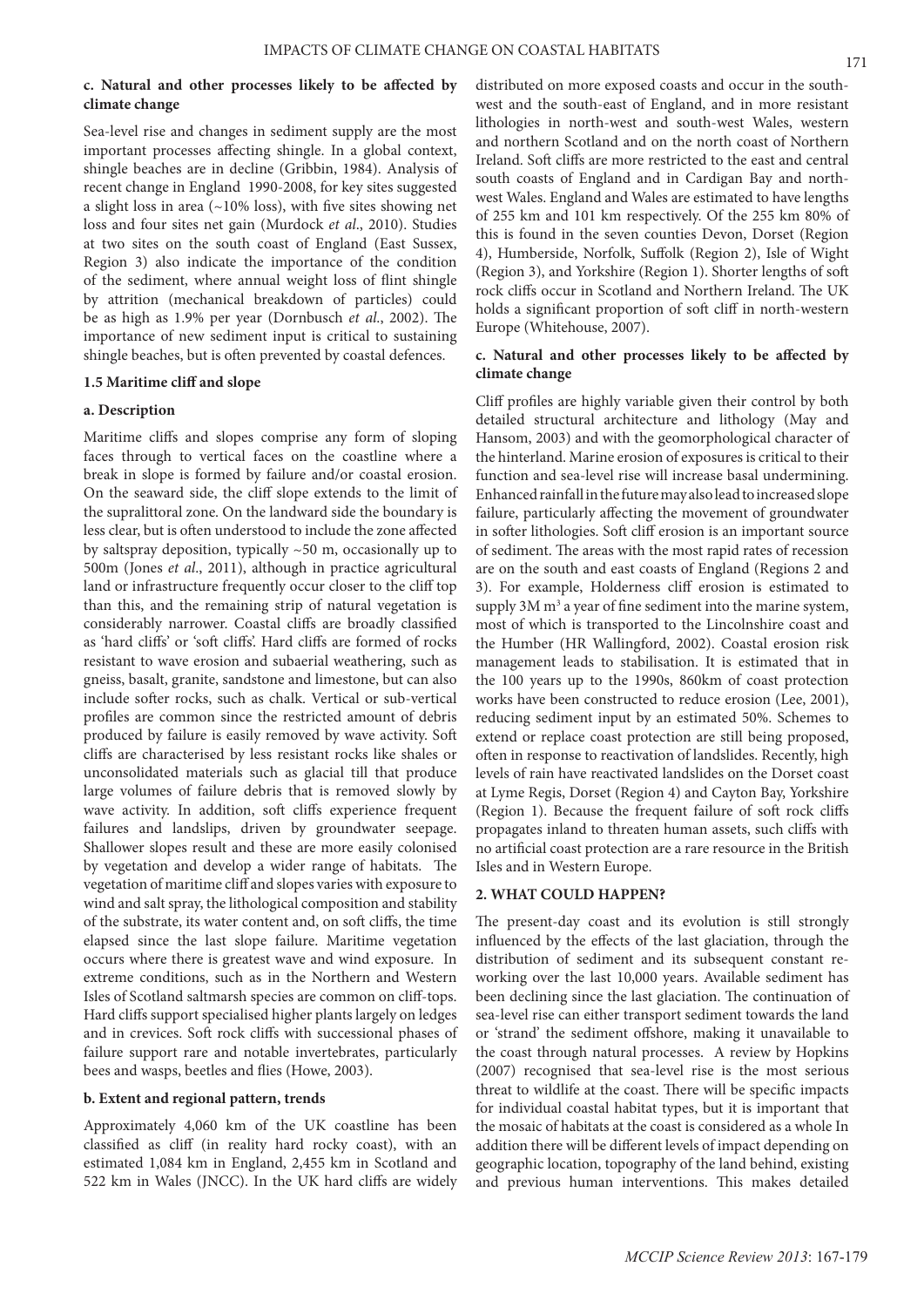predictions of change difficult. In particular the following issues will need to be considered for the coastal margin as a whole:

• Relative sea-level rise will alter the mosaic of habitats. There will be complex morphodynamic responses over different spatial and temporal scales, including impacts on longshore drift.

• Coastal cells will respond differently depending on types of coast, sediment supply, and the legacy of past human intervention/current practices.

• Impacts will be greater where there is a sediment deficit.

 • Storm surges will affect the potential of systems to adjust to new equilibrium states.

• Groundwater tables and land drainage may be affected as sea-levels rise, with implications for low-lying land behind the coast. In addition, sediment movement can block outfalls.

The impacts of coastal change have been investigated by the National Trust for its land holdings in England, Wales and Northern Ireland, using the UKCIP02 projections. These studies have led to development of the coastal policy of the National Trust in these countries, where they are significant landowners at the coast. A landscape scale study of climate change impacts on the Broads, using the UKCIP02 projections (Natural England, 2009) also highlighted the issue of addressing these in relation to freshwater habitats.

The 'Futurecoast' study in England and Wales for Defra to inform Shoreline Management Plans, provides a qualitative assessment of the evolution of the open coast over the next century, including the magnitude of shoreline change. There are now a number of tools available to improve understanding of risk to human assets from flooding and erosion and the potential shoreline management needs. The need for planning for change was also highlighted in the 'Future Flooding' report. Understanding how these integrate with conservation management of the coast in the light of climate change is essential. Defra projections for sea-level rise are used for planning for flood risk management, and may be higher in some areas than others. The need for making space for the natural development of coastal habitats and rivers is recognised in England Biodiversity Strategy adaptation principles (Smithers *et al*., 2008). The size of sites is a crucial factor in their vulnerability. Small sites, particularly the case for linear coastal habitats are at much greater risk from changes in management or in sediment transport than larger sites.

A range of factors need to be considered based on recent updates from the UK Climate Impact Programme (UKCP09) as follows:

• Sea-level rise relative to land levels will have impacts on all coastal habitats. The predicted ranges (adjusted for land movement) of sea-level rise are 21-68 cm for London and 7-54cm for Edinburgh over the next century, with potentially greater increases after that.

• Storm surge frequencies may increase (for example, beyond the 1 in 50 storm surge events that are the largest currently experienced in the Bristol Channel and Severn estuary). If these coincide with high tide events extensive flooding will result.

• Significant wave height: projected increases in mean and extreme winter wave height in south and south-west of the UK

• Annual average temperature is predicted to rise by 1 to 3 °C or more during the century, with the largest increases in the south and east of England.

• Warming is likely to be greater in autumn and winter than in spring and summer.

• In winter, minimum temperatures are predicted to rise more rapidly than maximum temperatures, reducing the diurnal temperature range, while in summer, maximum temperatures will rise more rapidly than minimum temperatures, increasing the diurnal range.

 • Variability of winter temperature between years is likely to decrease with cold winters becoming rare and fewer days with frost.

• Variability of summer temperatures is likely to increase, with very hot summers becoming more common.

• Annual precipitation will probably increase by 3-5% by 2050, with greater increases in winter and autumn and no change or a decrease in summer.

• Year-to-year variability of seasonal precipitation will likely show changes, such that the frequency of dry summers will double and wet winters treble by 2080.

• More of the increased precipitation is likely to occur in intense storm events than at present, especially in winter.

• Evapotranspiration is likely to increase year round but particularly in autumn and summer. Windstorms may be more frequent than in the last few decades, although there is high uncertainty attached to this prediction.

#### **2.1 Sand dunes**

UK sand dune area is projected to show average losses of 2% over 20 years due to sea-level rise (www.ukbap.org.uk/ ukplans.aspx?ID=28). Extrapolating the trend suggests losses of 8% by 2080. By region, habitat losses are likely to be greater than this average in England, lower in Scotland, and close to average in Wales and Northern Ireland, based on relative rates of sea-level rise around the UK (Shennan *et al*. 2009). In Wales, an assumed sea-level rise of 0.41 m by 2100 (the median value based on IPCC predictions), will lead to significant net loss of dune area at some sites, notably Morfa Dyffryn, Newborough Warren, Whiteford Burrows and Kenfig. However, at sites where sediment supply rates are expected to remain high there is likely to be continued net gain, notably at Laugharne-Pendine, Morfa Harlech and Ynyslas. Even at these sites, there will still be erosion, with shoreline retreat on sections of exposed coastal frontage, especially at the up-drift ends of sediment transport cells. At the remaining sites in Wales, there is likely to be little net change (Pye and Saye, 2005). In Scotland, more stable parts of some mainland dune systems could remobilise as relative sea-level rises, especially on the outer Firths (Pethick, 1999) but these systems are part of wider functional systems that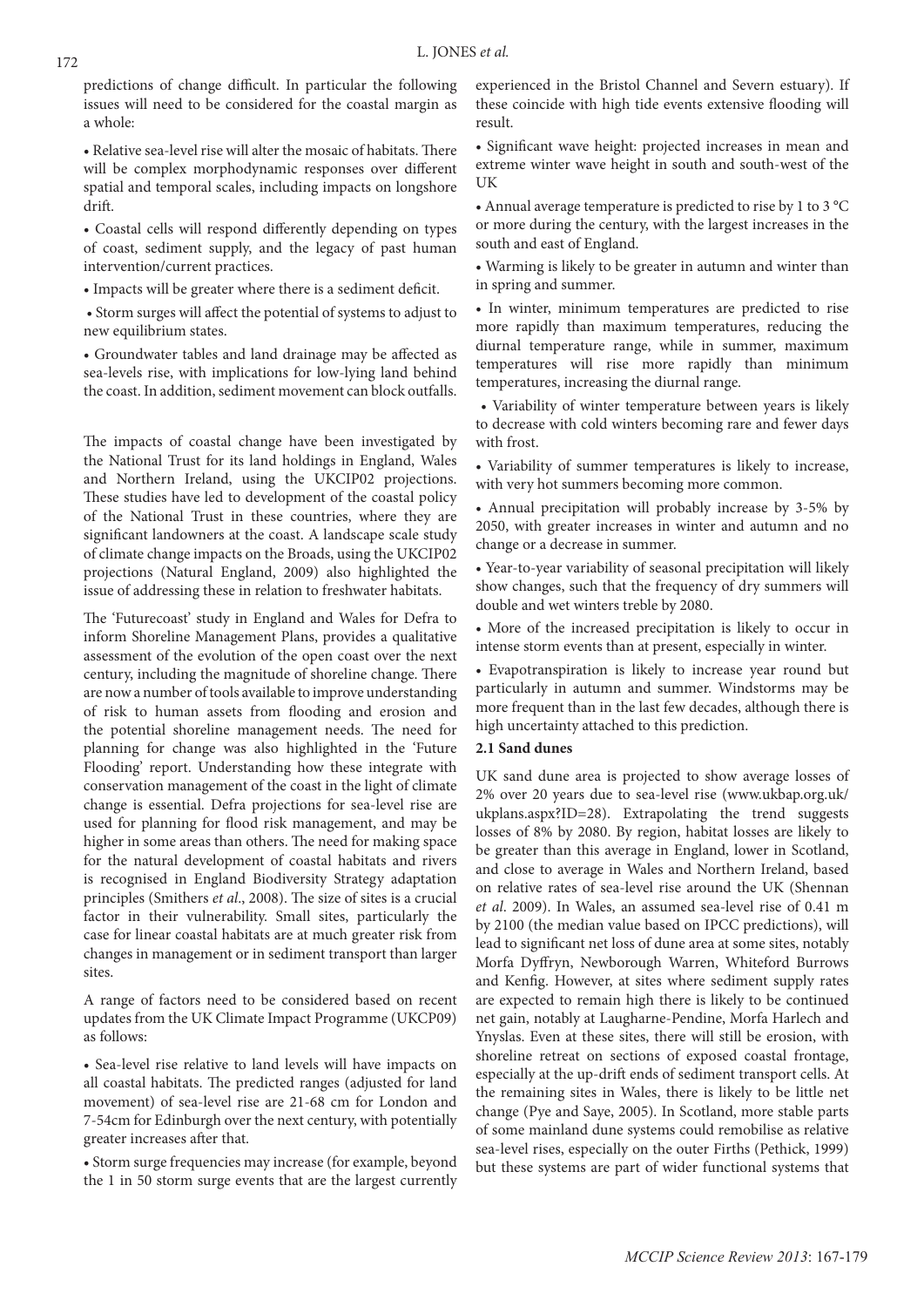often include saltmarsh which binds sediment and may lead to lags in sediment mobilisation. Sea-level rise may trigger dune remobilisation (Pye *et al*., 2007), but temperature, precipitation, wind speed/direction, and rainfall patterns will affect the development of dune landforms. Higher water tables may reduce volumes of blowing sand on beach plains, Management of over-stabilized dune systems in the context of sea-level rise will depend largely on the level of local impact. Rollback is one possible solution (i.e. allowing dunes to migrate landward). However, as most dune systems in Wales are highly stabilized by vegetation, intervention to rejuvenate natural dynamic processes will be necessary and this is underway at Kenfig Burrows. Beach cleaning is a management issue which could reduce embryo dune formation and further reduce the resilience of a natural dune system that is already under pressure from climate change. Where protection of infrastructure prevents sand exchange with beaches, this will affect sediment transport, potentially leading to increased risk of erosion elsewhere within the sediment cell. Alternatively, release of stored sediment may lead to small areas of new dune formation elsewhere.

The likely results of projected changes in temperature and rainfall are uncertain. The predicted rise in temperature may extend the northwards range of dune plants and invertebrates with a southern distribution. While those with a northern distribution may retreat north such as the dune grass *Leymus arenarius*, and the semi-fixed dune grassland *Ammophila arenaria*-*Festuca rubra*-*Hypnum cupressiforme* subcommunity both of which are close to their southern limit in Wales. Most dune plant species in this part of the world use the C3 pathway in photosynthesis enabling them to better utilize any increase in  $\mathrm{CO}_2$  levels. It is possible that dune grasses will grow more rapidly as temperatures rise (Carter, 1991), This would exacerbate effects of nitrogen deposition, both leading to denser vegetation, stabilised dunes, and further loss of the bare sand habitat important for many dune specialist species. Warmer, wetter conditions as evidenced from the Holocene stratigraphic dune record are also likely to favour further stabilization and soil development, but this may be offset or even reversed by a higher incidence of summer droughts and intense storm events. Rates of recent soil development in dunes have been linked to climatic variation over the last 60 years, with faster soil development associated with warmer periods (Jones *et al*., 2008).

Dune slack communities are strongly dependent on hydrological regime, which is in turn dependent on the fine balance between rainfall and evapotranspiration. Modelling work predicts drastic falls in water table of over 1 m by 2100 under UKCIP02 medium range climate predictions for a site in north-west England (Clarke and Sanitwong Na Ayutthaya, 2011). Recent work characterising ecohydrological requirements for dune slack communities suggests that, based on those predictions, hydrological conditions currently supporting wet slacks will favour dry slack communities by 2050, and may only support dry dune grassland by 2080 (Curreli *et al*., 2013). The climate change impacts on dune slacks remain a major knowledge gap.

#### **2.2 Machair**

On-going research by Universities, SNH and SEPA have focused on the impacts of sea level change, coastal erosion and habitat vulnerability. Work by Rennie and Hansom (2011) suggests that Scotland's observed tidal record now lies at the 95% projection of the UKCP09 High Emission Scenario with isostatic uplift now contributing little to offsetting the effect of relative sea-level rise on the Scottish coast. Other work that includes historical analyses with time-series maps spanning in excess of 100 years, together with Digital Terrain Models (DTMs) from a network of representative sites, demonstrates widespread coastal recession and steepening on machair coasts and elsewhere (Hansom, in press). Although the impact of increasing storm wave heights over time may be more significant drivers of machair change than either storm frequency or sea-level rise, there are few reliable long term data in this regard. SNH studies of the impact and causes of the severe storm of 2005 (a single event that may not be directly linked to climate change) have highlighted the vulnerability of the low-lying coastal machair of the Hebrides. Angus *et al.* (2011) suggested that the widespread impact of the 2005 storm (Dawson *et al* 2007) may have been due to the in-combination effect of rapid rise of sea level due to low atmospheric pressure, wind-driven storm waves and high tide all serving to raise water levels well above normal, even during storm conditions. Extensive marine flooding and wave erosion led to loss of machair during the 2005 event. Machair systems more generally may be becoming more vulnerable to climate change than previously thought and recent remote sensing using LiDAR and air photography DTMs have confirmed earlier observations by Hansom and Angus (2006) that the dune cordon located along the machair coastal edge was narrowing over time. If marine erosion continues to lower the coastal edge and move it landward, then the vulnerability of machair to climate change will increase, particularly since much of the machair grassland displays a negative landward gradient. Such information is key to contingency planning for extreme events and in building long-term plans for machair sustainability . However, since machair is partly a product of a crofting system that is being replaced by more intensive practices then uncoupling the human-driven effects from the effects of climate change will prove problematic.

There is limited knowledge of the impacts of more frequent flooding in the future on the seasonal lochs and drainage of the machair. Flooding recovery after the 2005 event demonstrated a poor understanding of hydrological processes in low-lying machair areas and the effects of longer or more frequent saline flooding is unknown, both at the habitat and land use levels. Machair drainage is complex and reliant on humanconstructed drains cut during the nineteenth century. Recent lack of maintenance, exacerbated by rising sea levels have reduced the hydraulic gradients available for machair drains both to evacuate freshwater and reduce marine penetration. In the 200 years since installation, the hydraulic gradients of the machair drainage systems have been lowered so that the fall has reduced by an estimated 10%. The machair of the future may well be a narrower, more loch studded and wetter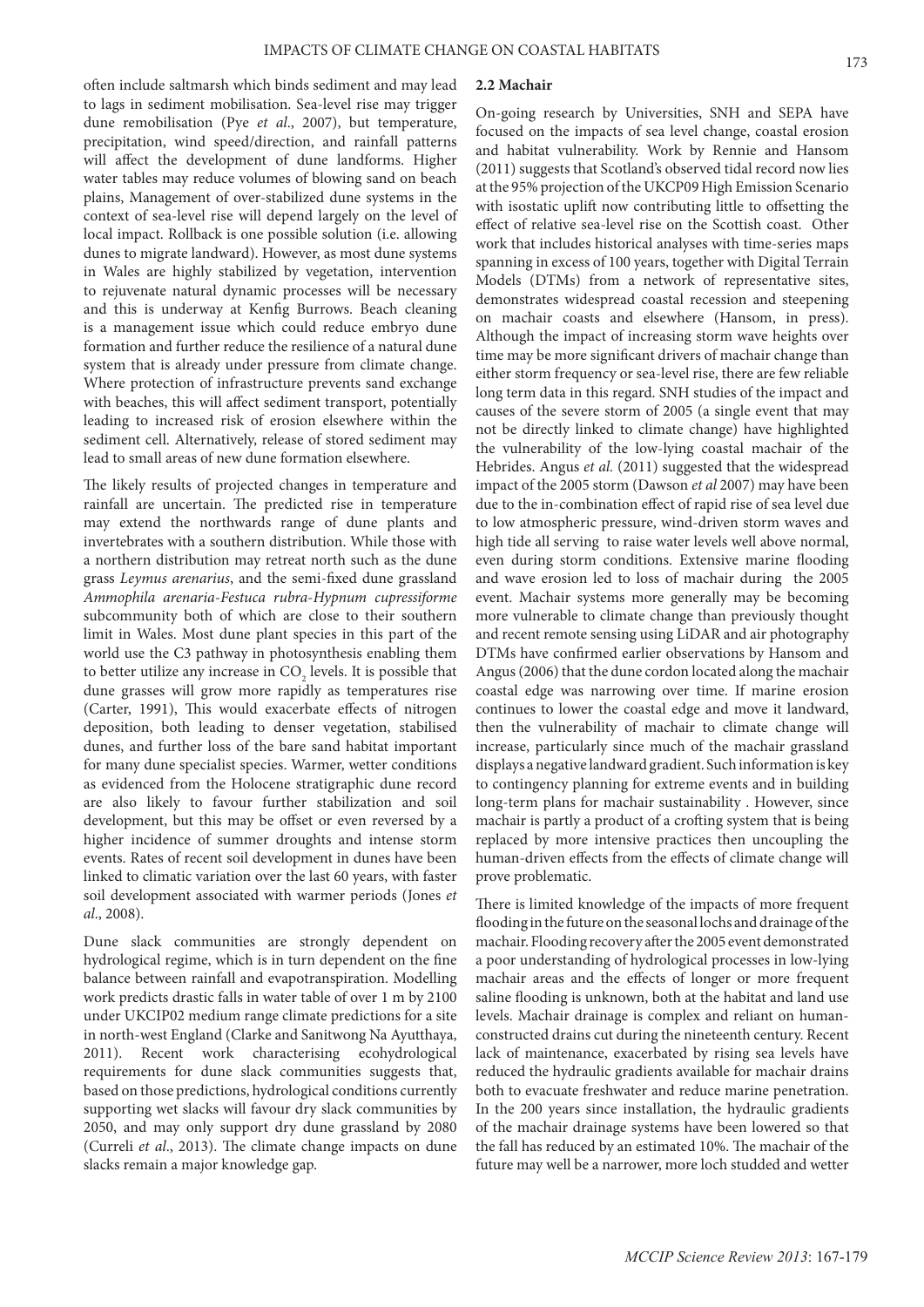habitat than present with net displacement of machair (an uncommon habitat) by saltmarsh (a more common habitat) and with enhanced saline intrusion altering the species composition of its lagoons (Angus and Hansom, 2004; Angus *et al*, 2011) .

#### **2.3 Saltmarsh**

Overall saltmarsh extent may decrease further with predicted increases in sea-level rise, storm surge and relative wave height. Increased wave energy generated by rising wind strengths is predicted to contribute to increased erosion of the seaward edges of saltmarshes. UKCIP predictions for 2090-2099 of 29.8-45.6 cm sea-level rise (Medium emissions scenario), and over 1m exceedences of present-day high tides further support the predicted increase of erosion rates for UK saltmarshes. Model predictions for UK saltmarshes at risk forecast an increase from 30% currently vulnerable to 43% under the 2080s high sea-level rise scenario because of the lack of opportunity for autonomous adaptation through inland migration (Zhang *et al*., 2007). Greatest impacts are likely to occur in the Eastern Channel regional sea where changes in sea-level rise and storm surge are forecast to be most severe (Murphy *et al*., 2009). The predicted increase in precipitation (50% central estimate prediction) in west Scotland and the Minches, Scottish Continental Shelf, northern and southern North Sea may enhance sediment supply to salt marshes via freshwater runoff, but increased water flow could increase erosion rates relative to sedimentation processes. In contrast, a reduction in precipitation is forecast for the East and West Channel, Celtic Sea and Irish Sea areas which may result in a reduced supply of sediment to saltmarsh systems (http://ukclimateprojections.defra.gov.uk/content/ view/1779/544/). Linkage of regional climate scenarios with local geomorphological and hydrological data is therefore imperative to allow accurate predictions at the regional seas scale. In addition it is possible that future elevated levels of carbon dioxide will allow some species (e.g. *Puccinellia maritima*) to be outcompeted by others (e.g. *Spartina anglica*) and impacting on species distribution (Gray and Mogg, 2001).

#### **2.4 Shingle**

Sea-level rise will impact on shingle beaches and structures. Because many key sites are found in areas with greatest projected sea-level rise (Regions 2 and 3) there could be a disproportionate impact. There will be complex morphodynamic responses over different spatial and temporal scales. Increased levels of wave and tidal energy and subsequent erosion will cause some features in protected sites to migrate beyond the designated boundaries e.g. at Kessingland in Suffolk (Region 2) (Doody, 2004; Rees, 2006). Movement of sediment may not always be acceptable where there are important assets. Particularly important is Dungeness (Kent, Region 3) where the presence of a nuclear power facility will require the beach in front of the power stations to continue to be replenished until, and beyond, decommissioning.

Increased erosion will occur because of increased wave attack resulting in undermining and cliffing along the

seaward beach front; storm surges affecting the potential of systems to adjust to new equilibrium states and preventing seaward expansion through build up of beach ridges. As a result there is likely to be landward migration of narrow beaches, leading to 'coastal squeeze' if their migration is prevented by large infrastructure, rising ground or coastal defence structures. There will also be a greater risk of collapse of shingle ridges, especially on artificially profiled beaches. Sea defence structures built at the rear of shingle beaches will be more susceptible to undermining as beach levels drop, and will become more difficult and costly to maintain as the availability of material for beach feeding is depleted.

Climate is the major variable affecting community distribution and species range of shingle vegetation (Farrell and Randall, 1992). The northern oysterplant (*Mertensia maritima*), for example, has disappeared from several southern localities in both Great Britain and Ireland, attributed to a warming climate (Randall, 2004). The rarity of this habitat makes it vulnerable to low rates of recolonisation after disturbance. Changes in patterns of precipitation or temperature will affect vegetation composition. Water retention is poor and evapo-transpiration is likely to increase year round but particularly in autumn and summer, leading to greater impact of summer droughts. Warmer temperatures may also favour invasive species, especially garden escapes. Larger shingle structures supporting freshwater aquifers such as Dungeness, may become vulnerable to saline water intrusion (Burnham and Cook, 2001). Because of the dynamic nature of shingle beaches storms may remove most vegetation. Recovery depends on the number of surviving plants and available propagules, and takes time. Increasing storminess in the last two decades appears to have had a considerable effect on western British foreshore vegetation - particularly in 1967, 1988 and 1989. However long-term recovery is rarely monitored.

## **2.5 Maritime cliff and slope**

Under climate change, higher sea levels and more frequent storms will cause increased marine erosion at cliff toes. On hard cliffs, rocky shore platforms may have more marine scour/wave attack at cliff foot due to beach lowering, and may ultimately be lost with sea-level rise, because they can't accrete like soft sediments. Headlands form natural hard points and may promote changes in the shape of intervening bays and beaches. In soft cliffs, high levels of winter rainfall may promote greater risk of landslides, leading to more demands for coast protection. Old landslide complexes are likely to reactivate more rapidly than expected as groundwater pressure increases. The balance of bare ground to successional vegetation may be altered on soft cliffs, with potential loss of mosaics important for scarce invertebrates, but conversely may create greater areas of the new habitat necessary for early successional species. Warmer temperatures may favour invasive species. For example the introduced alien Hottentot fig (*Carpobrotus edulis*) grows at 50 cm per year and smothers important native species on cliffs in southern England resulting in a change in species composition and a need for management (Frost, 1987).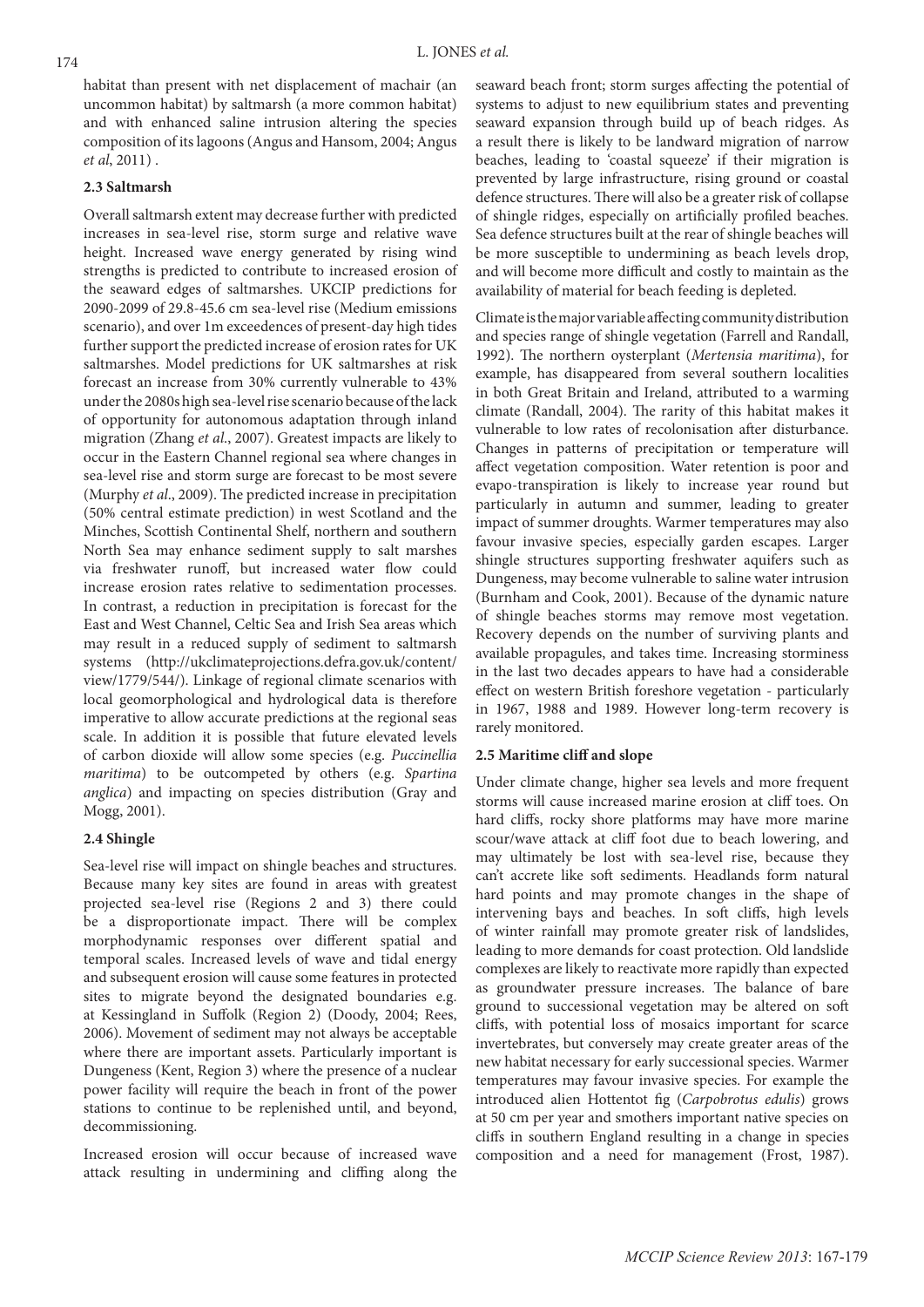Warmer temperatures may also promote suitable conditions for thermophilic species. Increased disturbance may favour invasive species. Changes in intensity of land use of cliff top land may reduce potential for colonisation of eroding slopes by semi-natural vegetation.

## **3. KNOWLEDGE GAPS**

The top priority knowledge gaps that need to be addressed in the short term to provide better advice to be given to policy makers are:

a. Accurate information on the extent of coastal margin habitats

Due to recent activity on inventories of these habitats (e.g. saltmarsh, shingle), there is a slowly emerging baseline of habitat area and condition. However, major knowledge gaps remain for some habitats, particularly cliffs, and of the extent of habitats outside designated (SAC, SSSI, etc.) sites. There is a strong need for either consistency of methodology between surveys, or inter-comparison exercises where methods have been changed, in order to separate genuine change in extent or condition over time from differences due solely to methodology, which may be considerable.

b. Sediment transport and the interconnection of coastal margin habitats

There is increasing recognition by policy makers of the interdependence of coastal margin habitats on sediment transport, but this knowledge is rarely applied in coastal management. More information is needed on how sea level rise will affect both sediment supply, and sediment transport on UK coasts, and the implications for coastal margin habitats.

## c. Coastal water tables

Sea-level rise will affect groundwater and land drainage in coastal locations. The implications for many coastal margin habitats, and indeed all coastal areas are significant, but have been little considered so far. Climate change will also impact recharge to coastal aquifers, with major implications for biodiverse dune slack wetlands.

There is broad concensus among most coastal margin specialists that these are high priority knowledge gaps (see NEA Coastal Margins chapter, Jones *et al*., 2011). In addition, there are a number of other knowledge gaps. Across all coastal margin habitats, coastal change needs to be fully evaluated at a coastal cell level against the UKCP09 predictions for a wide range of climatic factors to improve confidence in predictions and reduce uncertainty. This needs to include the responses of key species across a range of habitats, and the degree to which habitat locations which are already degraded may alter species responses to climate change. Also, interactions of climate change and other factors such as nutrient deposition may exacerbate future change. Some habitat-specific knowledge gaps are highlighted below:

#### **3.1 Sand dunes**

Expanding the predictive work on shoreline change in Wales (Pye and Saye, 2005) to the rest of the UK will help understand where the greatest changes could occur. More information is needed on the restoration of processes and habitats to enable more effective site management under climate change. Better understanding of the eco-hydrological requirements of dune slacks is urgently required.

## **3.2 Machair**

There is limited knowledge of the impacts of more frequent flooding in the future on the seasonal lochs and drainage of the machair. Understanding a wide range of hydrological and topographical relationships will be important to inform the human response to both extreme events and longer-term trends.

## **3.3 Saltmarsh**

Linkage of regional climate scenarios with local geomorphological and hydrological data is imperative to allow accurate predictions at the regional seas scale.

## **3.4 Shingle**

Whilst there is reasonable knowledge of the status and evolution of the major shingle structures much less is known about the long lengths of shingle beaches. There is a need to assess the status of shingle beaches in relation to changing sea levels and human activities, and determine the shingle beaches' vulnerability. There are differing views about the impact of offshore dredging on the coast. Given the importance of shingle foreshore to sea defence this issue needs research that is more active. Restoring shingle vegetation is difficult and there is only very limited research.

#### **3.5 Maritime cliffs and slopes**

A UK-wide vegetation survey of maritime cliffs ideally using Phase II (National Vegetation Classification) methodology is needed. The relationship between sediment supply from erosion of cliffs and transport to other coastal or marine habitats will become increasingly important to coastal management. Information is needed on the impacts of potential increased erosion on invertebrate communities on cliff slopes.

#### **4. SOCIO-ECONOMIC IMPACTS**

#### **Ecosystem services**

Coastal margin habitats provide a range of ecosystem services, covered in more detail in Chapter 11 of the UK National Ecosystem Assessment (Jones *et al*. 2011), with an estimated value of £48 billion (Firn Crichton Roberts 2000; COREPOINT 2007). Their greatest importance is for cultural services, particularly leisure and recreation, and for the regulating service of flood risk reduction. Other ecosystem services provided by the coast include carbon sequestration, water supply and purification, and provision of habitat for biodiversity. A number of published studies discuss Ecosystem Services for dunes (Everard *et al*., 2010; Ford *et al*., 2012a) and saltmarsh (Everard, 2009).

Seaside tourism is estimated to be worth £17 billion annually (Pugh and Skinner, 2002), with the coast attracting 270 million visits per year (Cooper, 2009), being particularly important in Wales (VEP, 2006). Few studies have so far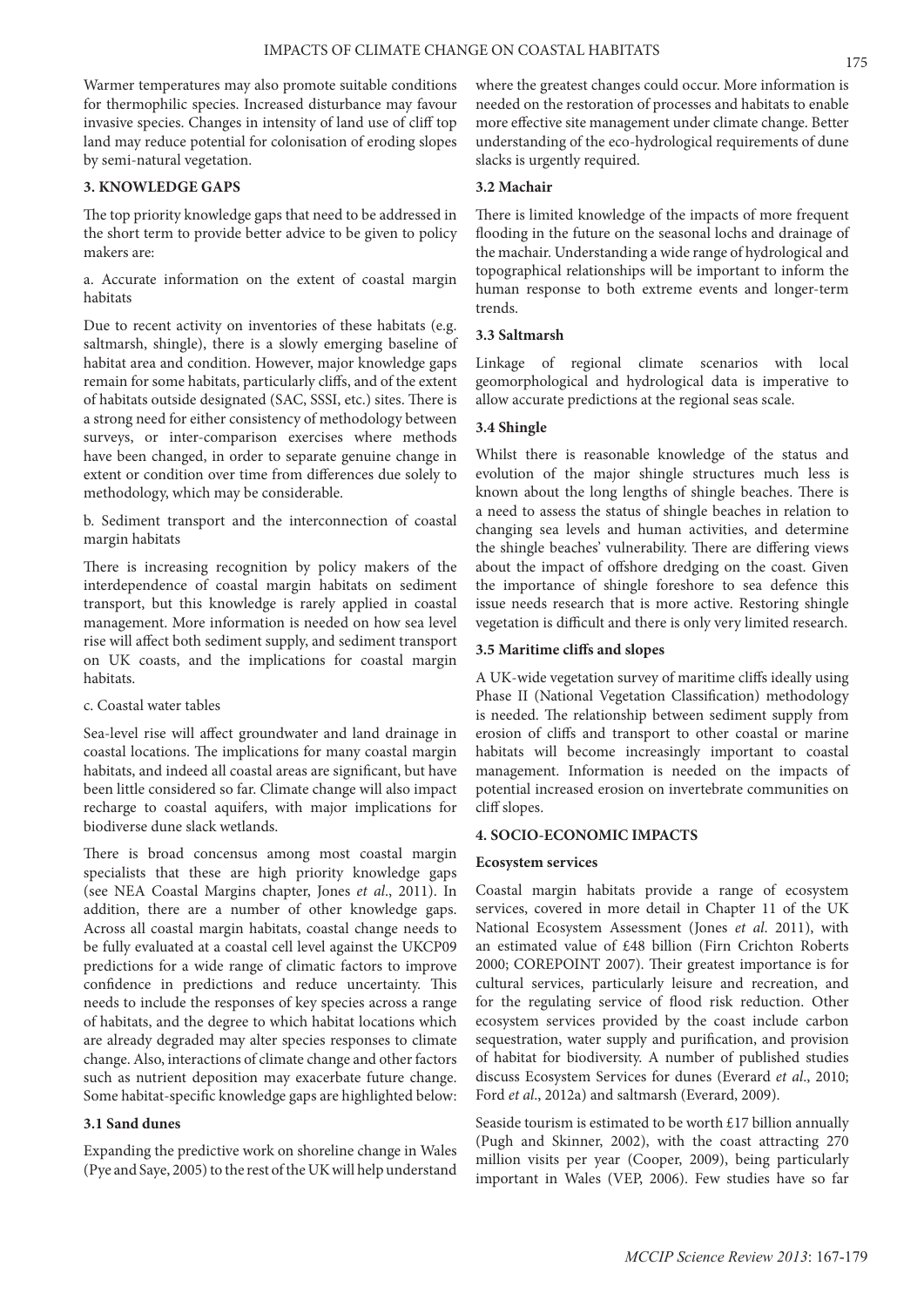looked at climate change impacts on tourism, but a study at two sites in East Anglia, Holkham and Cley, suggests that warmer summers are likely to increase visitor numbers under climate change, despite reductions in beach area due to sealevel rise (Coombes and Jones, 2010). There may be conflicts between rising tourism numbers in future and shore-bird breeding success, particularly in the context of declining beach-width due to erosion (Coombes *et al*., 2008), and also between beach management practices linked to blue-flag status, trampling pressures and the requirements of natural processes and species in these habitats.

Flood risk reduction is provided both directly by beaches, dunes shingle ridges and saltmarsh which act as barriers absorbing or attenuating wave energy at the coast, and indirectly by the provision of sediment from coastal erosion, especially of cliffs. Sediment supply and transport are essential to the natural functioning of these soft coast buffering structures. Roughly 18% of the UK coastline has some form of artificial coastal protection, with 45% of the English coast protected (Table 2). Flood defence provided by soft coast habitats is estimated to be worth £3.1 - 33.2 billion in England (Jones *et al*., 2011).

A study for Defra characterised the flood defence importance of 158 dune localities in England and Wales (Pye *et al*., 2007). From a flood risk management perspective, large sites provide the greatest capacity to absorb impacts of sea-level rise. However, many small sites which take the form of a narrow fringing barrier, are of considerable significance. In England, dunes protect urban areas along the Sefton coast (Region 5) and in Lincolnshire (Region 2), and protect more extensive areas along the Dunwich to Sizewell frontage in Suffolk, which form part of the defence against tidal flooding of the Minsmere Levels, along the Happisburgh to Winterton coast in Norfolk protecting an extensive low-lying area of northeast Norfolk which includes The Broads. In Essex,fronting saltmarsh maintains defence integrity along 370km of coast and provides huge cost savings (Leggett and Dixon, 1994), while shingle protects extensive areas along the southern English coast (Region 2). In Wales, dunes protect parts of Pwllheli in Gwynedd and the north Wales coast (Region 5).In Scotland, and Northern Ireland, dunes are of lesser importance for flood defence, but machair provides a defence function in the Western Isles.

The climate change impacts need to be addressed in the development of coastal management strategies. Rising sea levels and greater storm frequency will increase erosion and the movement of material, making flood risk reduction more difficult. Planning for future flood risk management needs to take account of the response of the shoreline to climate change, and be more adaptive than has been practised in the past. Where maintenance of key infrastructure and natural assets is not critical, roll-back may be the most sustainable option in the long-term.

A review of the implications of sea-level rise for the UK (de la Vega-Leinhart and Nicholls, 2008) suggests that although the UK has the potential to adapt to sea-level rise, there are a number of barriers to implementation. For example, public acceptance of coastal change is still very low, and funding

of innovative approaches is limited. The new Shoreline Management Plans for England and Wales are increasingly geared towards long-term sustainable solutions rather than a 'hold the line' approach. The 'pathfinder' projects in England explore a range of situations where coastal change is an issue for local communities. In 2010, a revised beach management manual was published to help guide engineers and other beach managers to more sustainable methods of managing flood risk on low-lying coasts.

The integration of coastal management with land-use and marine planning will become more important in future, under the broader context of Integrated Coastal Zone Management. The economic value of coastal habitats and coastal processes needs to be more widely understood and promoted: this is often difficult due to the public and political expectation that risk of flooding and erosion can and should be controlled.

## **Researchers working in this area**

There are a number of key researchers working on ecosystem services and valuation. The Tyndall Centre for Climate Change Research (Milligan *et al*., 2006) is working on stakeholder dialogue and coastal change. The Centre for Ecology and Hydrology is working with Plymouth Marine Laboratories and others on quantification and valuation of carbon sequestration in coastal margins, and with the University of Glasgow on quantifying and valuing coastal defence in Scotland. There is a NERC BESS (Biodiversity and Ecosystem Services) project led by the University of St Andrews with a wide range of partner institutions, working on coastal margins (CBESS - A hierarchical approach to the examination of the relationship between biodiversity and ecosystem service flows across coastal margins).

# **5. CONFIDENCE ASSESSMENTS**

## **What is already happening?**



Amount of evidence

High confidence for the present statement is derived from the detailed and comprehensive studies that have been carried out to assess current coastal erosion rates (EUROSION, Futurecoast and ForeSight projects). Levels of confidence are the same as previous reporting in 2010.

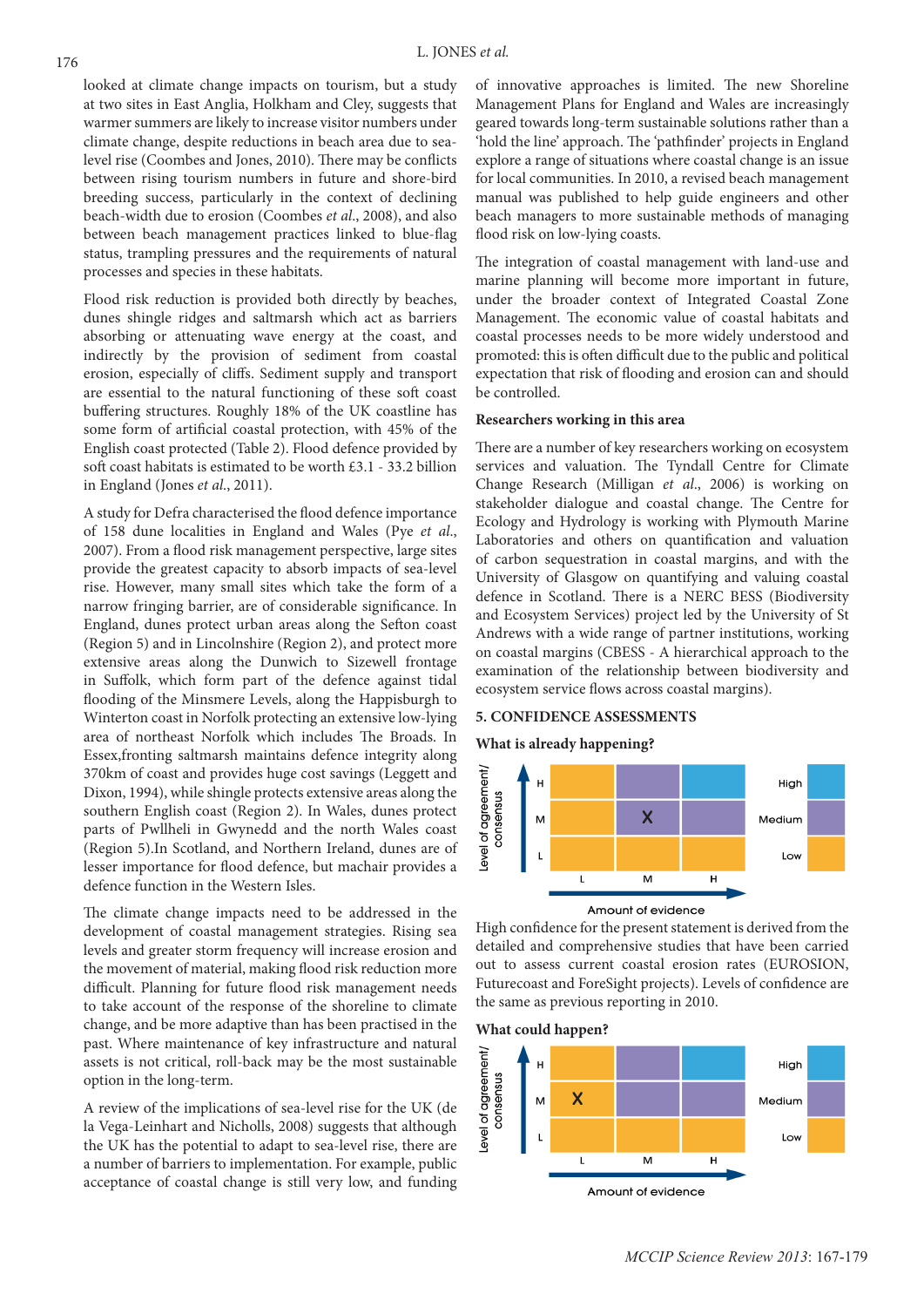|  | Table 2: Summary of the length of UK coastline with erosion and protection. Source: Gatliff et al. (2010). |  |  |
|--|------------------------------------------------------------------------------------------------------------|--|--|
|  |                                                                                                            |  |  |

| Region               | Coast length | Length of coast eroding |      | Coast length with defence works and<br>artificial beaches |       |  |
|----------------------|--------------|-------------------------|------|-----------------------------------------------------------|-------|--|
|                      | km           | km                      | $\%$ | km                                                        | $\%$  |  |
| North-east England   | 297          | 80                      | 26.9 | 111                                                       | 37.4  |  |
| North-west England   | 659          | 122                     | 18.5 | 329                                                       | 49.9  |  |
| Yorkshire and Humber | 361          | 203                     | 56.2 | 156                                                       | 43.2  |  |
| East Midlands        | 234          | 21                      | 9.0  | 234                                                       | 100.0 |  |
| East England         | 555          | 168                     | 30.3 | 382                                                       | 68.8  |  |
| South-east England   | 788          | 244                     | 31.0 | 429                                                       | 54.4  |  |
| South-west England   | 1,379        | 437                     | 31.7 | 306                                                       | 22.2  |  |
|                      |              |                         |      |                                                           |       |  |
| England              | 4,273        | 1,275                   | 29.8 | 1,947                                                     | 45.6  |  |
| Wales                | 1,498        | 346                     | 23.1 | 415                                                       | 27.7  |  |
| Scotland             | 11,154       | 1,298                   | 11.6 | 733                                                       | 6.6   |  |
| Northern Ireland     | 456          | 89                      | 19.5 | 90                                                        | 19.7  |  |
| UK                   | 17,381       | 3,008                   | 17.3 | 3,185                                                     | 18.3  |  |

Coastal erosion is only partly driven by sea-level rise; therefore, medium confidence in predictions can be achieved for many regions by assuming current erosion rates (which are generally well-constrained) persist. However, coastal erosion is likely to be exacerbated by sea-level rise and coastal response is also susceptible to changes in the wave climate (storminess and wave direction). Since there are uncertainties about these climate-induced changes in coastal forcing factors, and the relation between sea-level rise and coastal erosion is highly non-linear due to the interconnectedness of coastal systems in terms of sediment fluxes and process linkages, high confidence for the future is still some way off. Nevertheless, especially for eroding soft-cliff coastlines, model predictions of coastal retreat are becoming increasingly reliable and useful for coastal zone planning and management. Levels of confidence are the same as previous reporting in 2010.

## **CITATION**

Please cite this document as:

Jones, L., Garbutt, A., Hansom, J. and Angus, S. (2013) Impacts of climate change on coastal habitats, *MCCIP Science Review 2013*, 167-179, doi:10.14465/2013. arc18.167-179

#### **REFERENCES**

- Allen, J.R.L. and Pye K. (1992) C*oastal saltmarshes: their nature and significance. Saltmarshes: Morphodynamics. Conservation and Engineering Significance.* Cambridge University Press, Cambridge.
- Angus, S. and Hansom, J.D. (2004) *Tir a' Mhachair, Tir nan Loch? Climate change scenarios for Scottish Machair systems: a wetter future?* In: Green, D.R. *et al*, (eds.) Delivering Sustainable Coasts: connecting science and policy. 7th International Symposium, Littoral 2004, (EUROCOAST-EUCC), Aberdeen, Scotland, 565-569.
- Angus, S. (2006) *De tha machair? Towards a machair definition*. Sand Dune Machair, 4, 7-22. Aberdeen Institute for Coastal Science and Management, Aberdeen.
- Angus, S., Hansom, J.D. and Rennie, A. (2011) *Habitat Change on Scotland's Coasts*. In: S.J. Marrs, S. Foster, C. Hendrie, E.C. Mackey, D.B.A. Thompson (eds.). The Changing Nature of Scotland. TSO Scotland, Edinburgh, pp 183-198. ISBN 9780114973599.
- Bailey, B. and Pearson, A. (2001) *Change detection mapping of saltmarsh areas of south England from Hurst Castle to Pagham Harbour.* Department of Geography, University of Portsmouth. Study to inform CHaMP.
- Beaumont, N., Hattam, C., Mangi, S., Moran, D., van Soest, D., Jones, L., and Tobermann, M. (2010) *National Ecosystem Assessment (NEA): Economic Analysis Coastal Margin and Marine Habitats, Final Report*. Available online at: < http:// uknea.unep-wcmc.org/LinkClick.aspx?fileticket=O%2B8t Tp%2F5ZPg%3Dandtabid=82> Accessed 10 October 2012.
- Bouma, T.J., De Vries, M.B., Low, E., Kusters, L., Herman, P.M.J., Tanczos, I.C., Temmerman, S., Hesselink, A., Meire, P. and van Regenmortel, S. (2005) Flow hydrodynamics on a mudflat and in salt marsh vegetation: identifying general relationships for habitat characterisations. *Hydrobiologica*, **540**, 259-274.
- Burnham C.P and Cook, H. (2001). *Hydrology and soils of coastal shingle with specific reference to Dungeness*. In: Ecology and Geomorphology of Coastal Shingle, eds., J.R. Packham, R.E. Randall, R.S.K. Barnes and A. Neal. Westbury Academic and Scientific Publishing, Otley, West Yorkshire.
- Carter RWG (1991) Near-future sea level impacts on coastal dune landscapes. *Landscape Ecol*., **6**, 29-39.
- Chmura, G.L. (2009) *Tidal Salt Marshes*. IUCN, Gland, Switzerland.
- Clarke D, and Sanitwong Na Ayutthaya, S. (2011) Predicted effects of climate change, vegetation and tree cover on dune slack habitats at Ainsdale on the Sefton Coast, UK. *J. Coast. Cons.*, doi:10.1007/s11852-009-0066-7.
- Coombes, E.G. and Jones, A.P. (2010) Assessing the impact of climate change on visitor behaviour and habitat use at the coast: A UK case study. *Glob. Env. Change*, **20**, 303-313.
- Coombes, E.G., Jones, A.P. and Sutherland, W.J. (2008) The biodiversity implications of changes in coastal tourism due to climate change. *Env. Cons*., **35**(4), 319-330.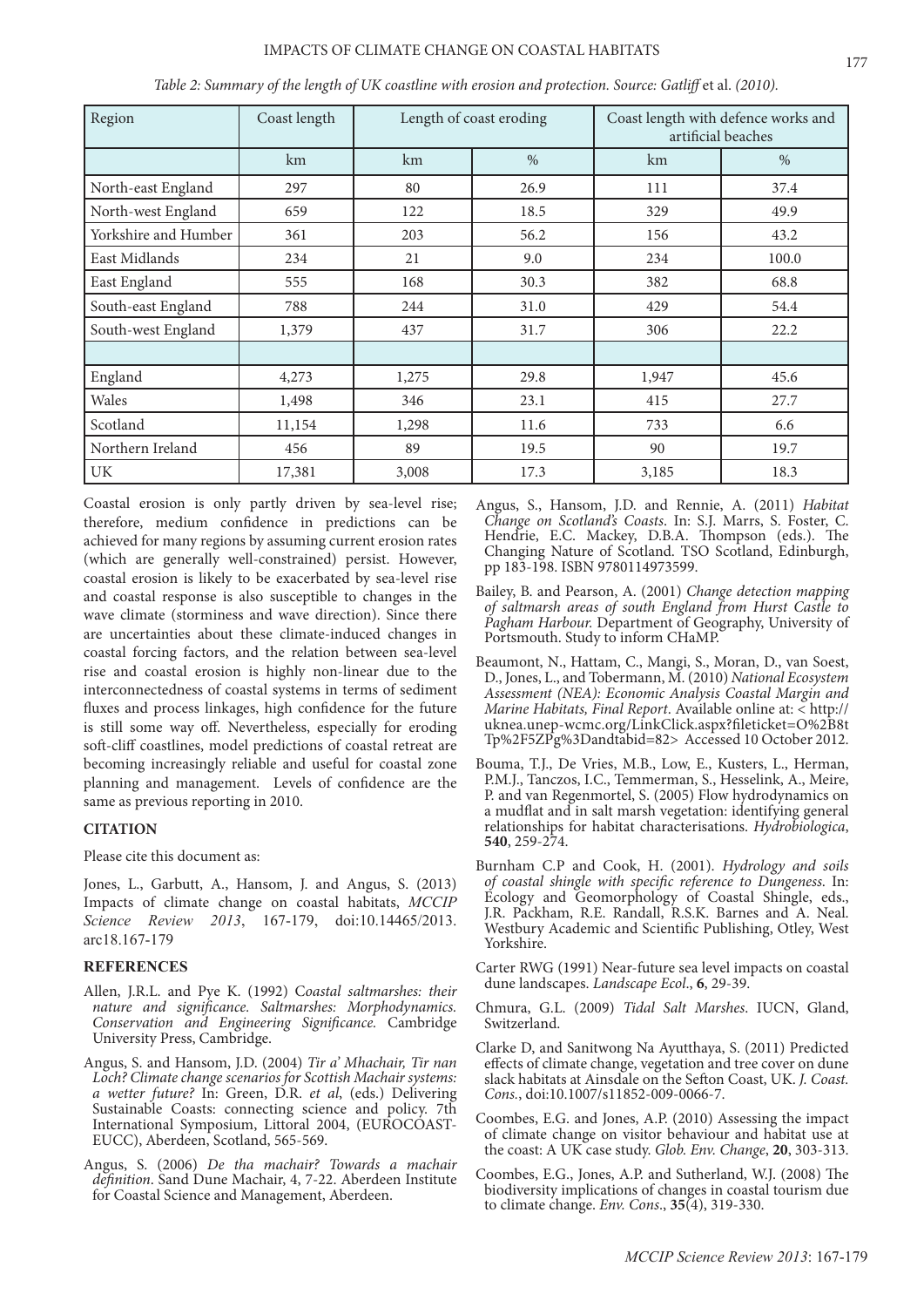- <sup>178</sup> L. JONES *et al.*
	- Cooper, J.A.G. (2009) *Coastal economies and people review in Marine Climate Change Ecosystem Linkages Report Card 2009* (eds J.M. Baxter, P.J. Buckley and M.T. Frost) pp. 18. Online science reviews. [online] Available at: <www.mccip. org.uk/elr/coasts> [Accessed 20.01.11]
	- COREPOINT (2007) *Quantification of the economic benefits of natural coastal systems.*
	- Curreli, A., Wallace, H., Freeman, C., Hollingham, M., Stratford, C., Johnson, H. and Jones, L. (2013) Ecohydrological requirements of dune slack vegetation and the implications of climate change. *Science of the Total Environment*, **443**, 910-919.
	- Dawson, A., Dawson, S. and Ritchie, W. (2007). Historical climatology and coastal change associated with the "Great Storm" of January 2005, South Uist and Benbecula, Scottish Outer Hebrides. *Scot. Geogr. J.*, **123**, 135-149.
	- De la Vega-Leinhart, A.C. and Nicholls, R.J. (2008) Potential implications of sea-level rise for Great Britain. *J. Coast. Res*., **24**(2), 342-357.
	- Doody, J.P. (2001). Coastal Conservation and Management: an Ecological Perspective. Conservation Biology Series, 13, Kluwer, Academic Publishers, Boston, USA, 306 pp.
	- Doody, J.P. (2004). *Benacre to Easton Bavents, Suffolk TM 540860. Assessment and survey of shingle vegetation for renotification purposes.* Report to English Nature under Contract No. FST 20-18-012, Geomorphological and Shoreline Management Advice.
	- Doody, J.P. (2008) *Saltmarsh conservation, management and restoration*. Coastal Systems and Continental Margins Series. Springer, USA.
	- Dornbusch, U., Williams, R., Robinson, D. and Moses, C.A. (2002) *Life expectancy of shingle beaches: measuring in situ abrasion*. *J. Coast. Res.*, **36**, 249-255, http://eprints.sussex. ac.uk/60/. Randall, R.E. (1977). Shingle foreshores. In: R.S.K., Barnes, ed., The Coastline. Wiley, London, 49-61.
	- Everard, M. (2009) *Ecosystem services case studies.* Science Report SCHO0409BPVM-E-E. Environment Agency, Bristol.
	- Everard, M., Jones, M.L.M. and Watts, B. (2010) Have we neglected the societal importance of sand dunes? An ecosystem services perspective. *Aquatic Conserv. Mar. Freshw. Ecosyst*., **20**, 476-487.
	- exeGesIS SDM Ltd and Doody, J.P. (2008) *Development of a Coastal Vegetated Shingle Inventory for England*. Natural England Commissioned Report NECR015
	- Farrell, L. and Randall, R.E. (1992) The distribution of *Mertensia maritima (L.)* Gray, Oyster Plant, in Ireland. *Irish Naturalist's J.*, **24**, 135-140.
	- Feagin, R.A., Irish, J.L.,Moller, I., Williams, A.M., Colon-Rivera, R.J. and Mousavi, M.E. 2011. Engineering properties of wetland plants with application to wave attenuation. *Coast. Eng.*, **58**, 251-255.
	- Firn Crichton Roberts Ltd (2000) *An assessment of the socio-economic cost and benefits of Integrated Coastal Zone*  Final report to the European Commission. Firn Crichton Roberts Ltd and Graduate Schools of Environmental Studies, Scotland.
	- Ford, H., Garbutt, A., Jones, D.L. and Jones, L. (2012a) Impacts of grazing abandonment on ecosystem service provision: Coastal grassland as a model system. *Agri. Ecosyst. Env*., **162**, 108–115.
- Ford, H., Garbutt, A., Jones, L. and Jones, D.L. (2012b) Methane, carbon dioxide and nitrous oxide fluxes from a temperate salt marsh: Grazing management does not alter Global Warming Potential. *Estuarine Coastal Shelf Sci*., **<sup>113</sup>**, 182-191.
- French, P.W. (1997) *Coastal and Estuarine Management*. Routledge Environmental Management Series. Routledge, London.
- Frost, L.C. (1987) *The alien Hottentot fig (*Carpobrotis edulis*) in Britain - a threat to the native flora and its conservation control*. University of Bristol Lizard Project. www.devon. gov.uk/bap-seacliffandslope.pdf
- Gatliff, R., Prior, A., Mason, T., Wolf, J., Pepper, J., Osborne, M., Spillard, R., Stoker, M., Long, D., Stevenson, A. *et al.* (2010). *Sedimentary Processes and Morphology. Charting Progress 2 Feeder Report: Ocean Processes (ed. J. Hunthnance)*, pp. 211-252. UK Marine Monitoring and Assessment Strategy (UKMMAS), Defra. [online] Available at: <http://chartingprogress.defra.gov.uk/oceanprocessesfeeder-report> [Accessed 15.01.11].
- Gray, A.J. and Mogg, R. J. (2001) Climate impacts on pioneer saltmarsh plants. *Clim. Res*., **18**, 105-112 - doi:10.3354/ cr018105
- Gribbin, J. (1984) World's beaches are vanishing. *New Scientist*, **102**, 30-2.
- Hansom, J.D. (in press). *Coastal steepening in Scotland*. Scottish Natural Heritage Commissioned Report.
- Hansom, J. D., Lees R. G., Maslen J., Tilbrook, C and McManus, J. (2001) *Coastal dynamics and sustainable management: the potential for managed realignment in the Forth estuary.* In: Gordon, J.E. and Lees, K.F. (eds). Earth Science and the Natural Heritage. Edinburgh, The Stationery Office, 148-160.
- Hansom, J.D. and Angus, S. (2006) Machair nan Eilean Siar (Machair of the Western Isles). *Scot. Geogr. J.*, **121**(4), 401- 412.
- Hopkins, J. (2007) British Wildlife and climate change 2: Adapting to climate change. *British Wildlife*, **18**, 6.
- Howe, M. A. (2003) Coastal soft cliffs and their importance for invertebrates. *British Wildlife*, **14**, 323-331.
- HR Wallingford (2002) *Southern North Sea Sediment Transport Study, Phase 2 Sediment Transport Report*, Report EX 4526 produced for Great Yarmouth Borough Council by CEFAS/UEA, Posford Haskoning and Dr Brian D'Olier
- Jones, M.L.M., Reynolds, B., Brittain, S.A., Norris, D.A., Rhind, P.M. and Jones, R.E. (2006) Complex hydrological controls on wet dune slacks: The importance of local variability. *Science of the Total Environment*, **372**(1), 266- 277.
- Jones, M.L.M., Sowerby, A., Williams, D.L. and Jones, R.E. (2008) Factors controlling soil development in sand dunes: evidence from a coastal dune soil chronosequence. *Plant and Soil*, **307**(1-2), 219-234.
- Jones, M.L.M., Angus S., Cooper A., Doody P., Everard M., Garbutt A., Gilchrist P., Hansom G., Nicholls R., Pye K. *et al.* (2011) *Coastal margins*. In: UK National Ecosystem Assessment. Understanding nature's value to society. Technical Report. Cambridge, UNEP-WCMC, 411-457.
- Lee, M. (2001) *Restoring biodiversity to soft cliffs*. English Nature Research Report 398.